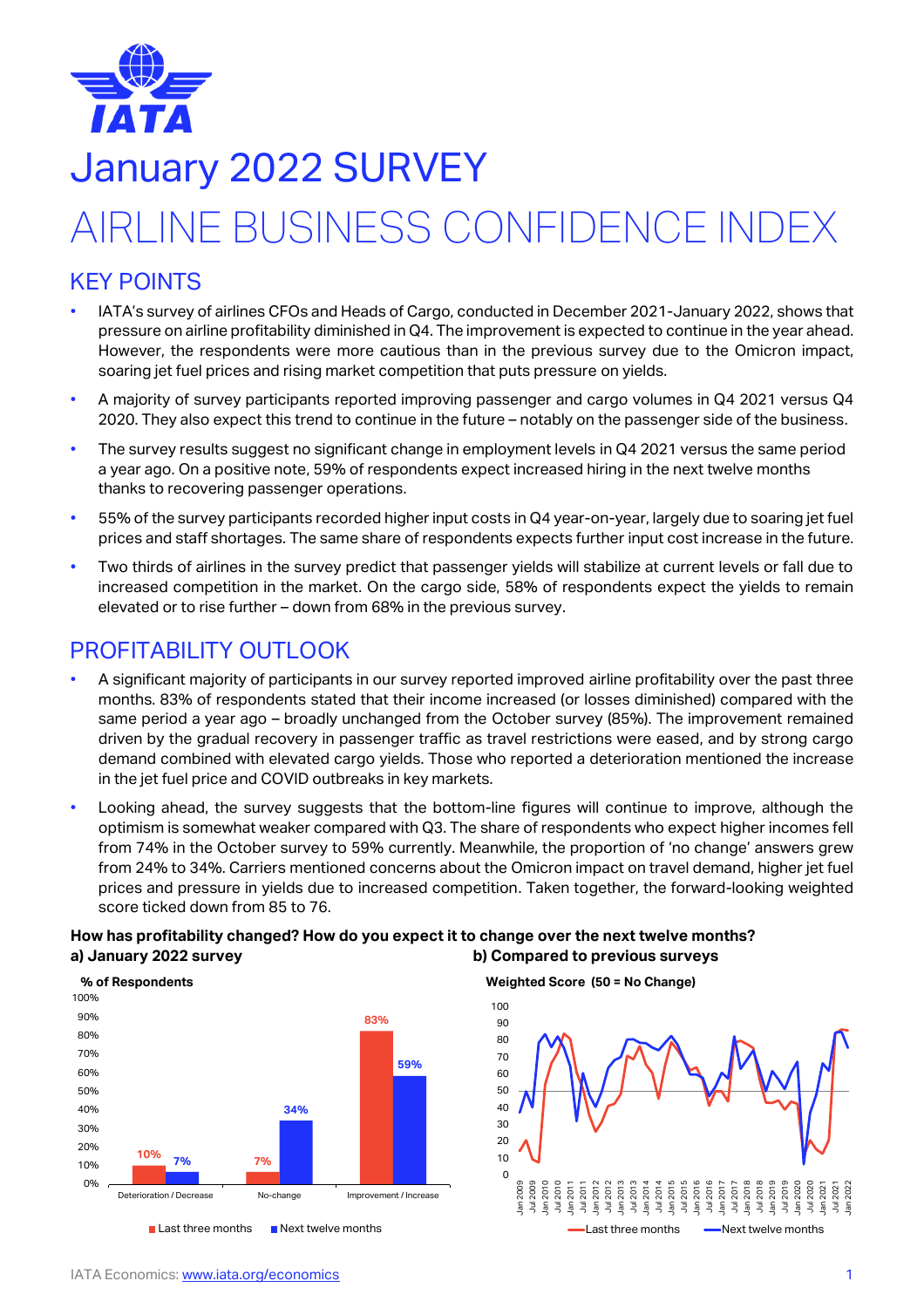## DEMAND GROWTH

- Almost all respondents (96%) reported an increase in passenger numbers during Q4 compared with the same period a year ago – an improvement from 86% in October and 81% in July. The air travel recovery had been driven by the relaxation of cross-border travel restrictions in some key markets, including the reopening of transatlantic routes in early-November. The backward-looking weighted score picked up, reaching the highest level since 2007.
- A vast majority of survey participants (91%) expects that the recovery in passenger traffic will continue in the coming twelve months despite the Omicron outbreak. The remaining respondents assume no change in the current levels. The further relaxation of travel restrictions and more efficient pandemic containment were cited as the key drivers behind the expected air travel rebound.

#### **How has passenger traffic changed? How do you expect it to change over the next twelve months? a) Recent and expected change in traffic volumes b) Compared to previous surveys**



- On the cargo side, 71% of respondents reported growing volumes in Q4 2021 compared to Q4 2020, while 21% indicated no change. Those stating improvement mentioned higher demand for air cargo during the peak season partly thanks to congested supply chains in the shipping industry. Another supportive factor was also recovering belly-hold capacity with the restart of passenger operations. The backward-looking weighted score trended sideways at elevated levels.
- The industry remains optimistic about cargo demand in the year ahead. Nearly two-thirds (64%) of survey respondents predicted further improvement in air cargo traffic while 29% expected no change from already very strong cargo positions. All told, although the forward-looking weighted score ticked down in January, it remained consistent with robust cargo performance in the future.

#### **How has cargo traffic changed? How do you expect it to change over the next twelve months? a) Recent and expected change in traffic volumes b) Compared to previous surveys**



#### **Weighted Score (50 = No Change)**



#### **Weighted Score (50 = No Change)**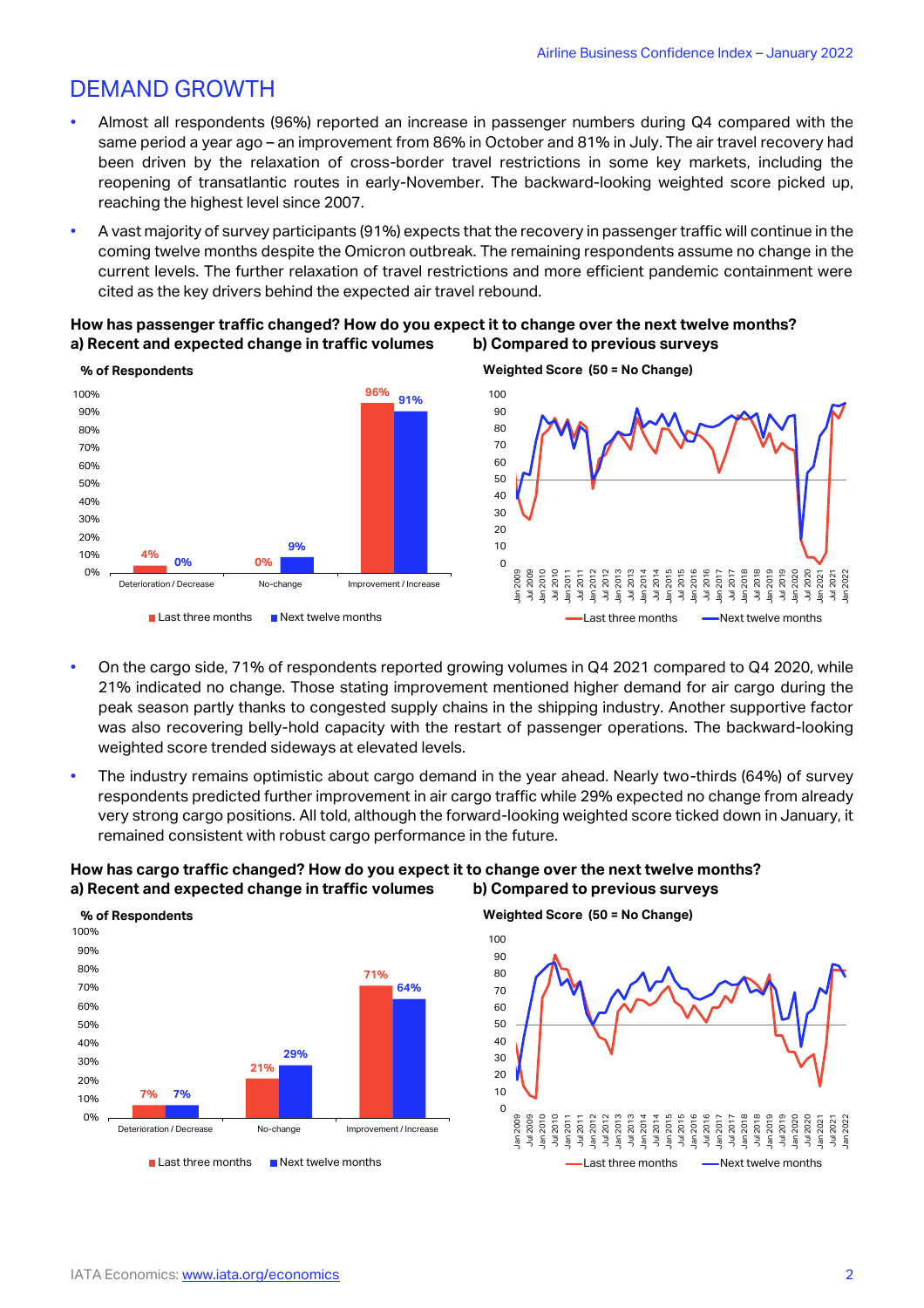## EMPLOYMENT

- Developments in employment levels in Q4 2021 were mixed with 31% of respondents reporting an increase in hiring compared with the same period a year ago, while the same proportion cited falling employment. Airlines with positive answers mentioned that more staff was needed to meet recovering travel demand. Those with negative answers were facing business restructuring. Together, the backward-looking score moved sideways.
- On a positive note, airlines became more optimistic in general about employment levels in the twelve months ahead. Tellingly, 59% of the survey sample expect increases in payrolls – an improvement on 47% in October and 45% in July. The staff hiring should be fuelled by the ramp up of passenger operations as travel demand improves. All told, the forward-looking weighted score surpassed pre-crisis levels for the first time since the pandemic started.

#### **How has your employment level changed? How do you expect it to change over the next twelve months? a) January 2022 survey b) Compared to previous surveys**



**Weighted Score (50 = No Change)** 



## INPUT COSTS

- The share of respondents who noted that their input costs increased compared with a year ago grew from 47% in October to 55% in the latest survey. The majority of the remaining survey participants (41%) noted a decrease in input costs. Airlines with higher costs frequently mentioned rising jet fuel prices, inflation but also higher expenses on crew and ground handling due to staff shortages. Those with lower costs pointed out scale advantages due to increased operations.
- Looking ahead, a thin majority (55%) of airlines in the January survey predicted increasing input costs in the coming next twelve months – up 11 percentage points compared with October. Respondents were mostly concerned about further increases in jet fuel prices but also about inflation that threatens to impact a wide range of services and products.

#### **How have your unit input costs changed? How do you expect them to change over the next twelve months? a) October 2021 survey b) Compared to previous surveys**



**Weighted Score (50 = No Change)**